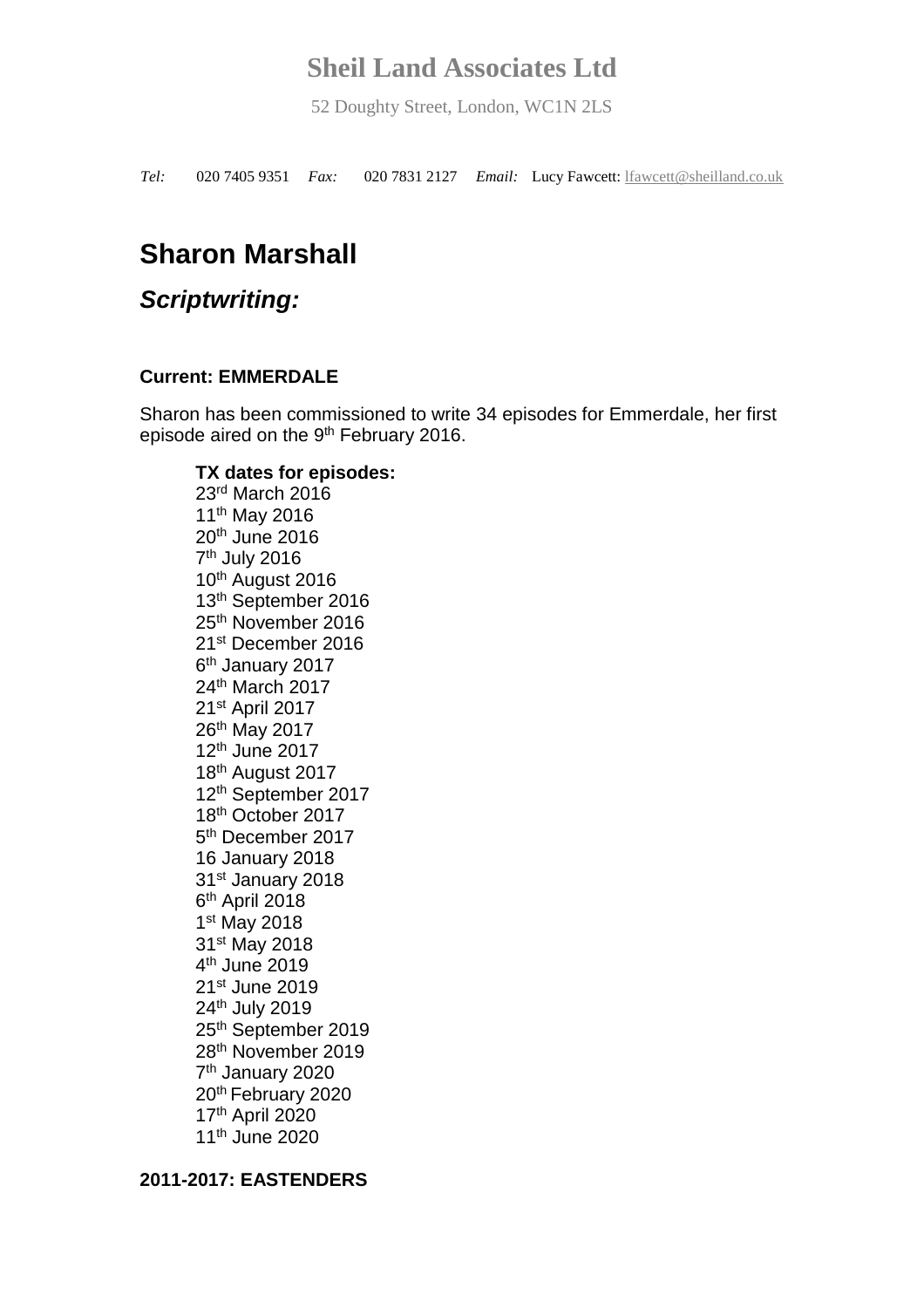52 Doughty Street, London, WC1N 2LS

*Tel:* 020 7405 9351 *Fax:* 020 7831 2127 *Email:* Lucy Fawcett: [lfawcett@sheilland.co.uk](mailto:lfawcett@sheilland.co.uk)

Sharon joined the EastEnders writing team in 2011 after applying for the BBC Shadow Scheme. She has written 16 episodes of the soap under Bryan Kirkwood, Lorraine Newman and Dominic Treadwell-Collins.

#### **Aired episodes:**

Episode dated 27 November 2015 Episode dated 14 July 2015 Episode dated 24 March 2015 Episode dated 16 January 2015 Episode dated 20 October 2014 Episode dated 27 June 2014 Episode dated 7 April 2014 Episode dated New Year's Eve 2013 Episode dated 8 October 2013 Episode dated 11 June 2013 Episode dated 21 March 2013 Episode dated 18 December 2012 Episode dated August 13th 2012 Episode dated 6 June 2012 Episode dated 1 March 21012 Episode dated 11 November 2011

### **Books**

### **2013 THE POWER OF POSITIVE DRINKING (Editor)**

By Cleo Rocos Published by Square Peg, 2013.

A guide to how to drink hangover free, coupled with tales of drinking adventures with stars from Princess Diana to Elizabeth Taylor.

#### **2010 TABLOID GIRL. (Author)**

Sharon Marshall was a tabloid reporter for ten years. In her hilariously honest memoirs she reveals what really goes on behind the scenes at a major tabloid newspaper. What lengths will a tabloid hack go to, just to get the story? What do celebrities (secretly) do to get into the headlines? And can a job which involves fighting with popstars, pretending to be a swinger and provoking a fuming Jeremy Paxman ever make you marriage material?

*Published by Little, Brown Book Group and translated into Polish, Russian, Romanian and German.*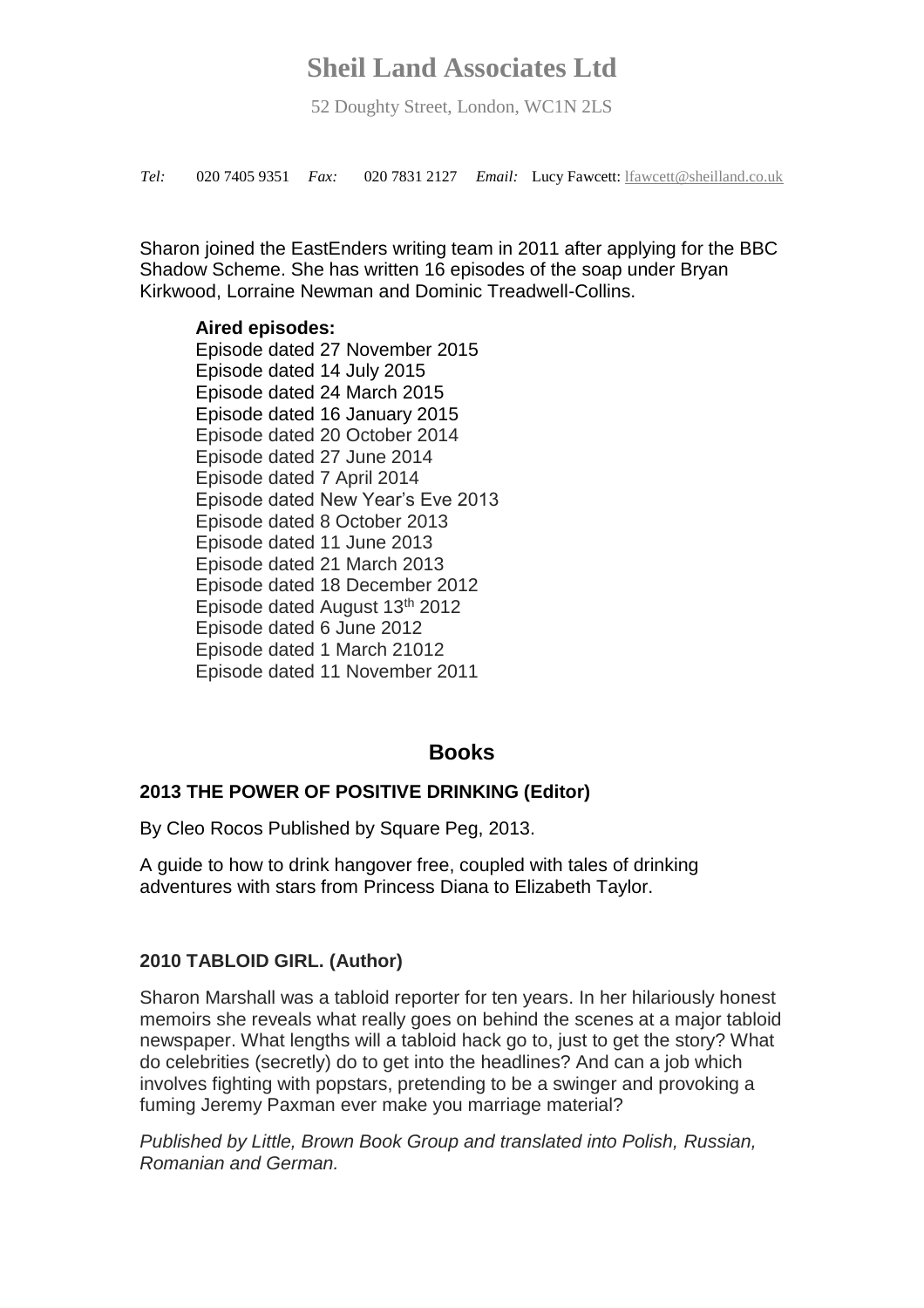52 Doughty Street, London, WC1N 2LS

*Tel:* 020 7405 9351 *Fax:* 020 7831 2127 *Email:* Lucy Fawcett: [lfawcett@sheilland.co.uk](mailto:lfawcett@sheilland.co.uk)

## **2009 (Ghostwriter) – TREAT 'EM MEAN, KEEP 'EM KEEN,**

By Gerry Stergiopoulos,

A comedy dating guide giving a gay man's advice for women on how to pull a man. *Published by Square Peg.*

## **2007 (Co-Author) THE NAUGHTY GIRL'S GUIDE TO LIFE**

With Tara Palmer-Tomkinson

A spoof self-help guide containing barely legal advice including the best way to get over being dumped, how to pull a sickie and how to stop your flatmate having loud constant sex with her boyfriend.

*Bestseller, published by Little, Brown Book Group, translated into German, Polish and Russian.*

### **Newspapers**

#### **1996 to date**

Sharon joined the *DAILY STAR* in 1996 and went on to be a reporter at *the DAILY EXPRESS*, *SUNDAY EXPRESS* and was TV Editor of the *NEWS OF THE WORLD*. She was a columnist at the *SUNDAY PEOPLE* and wrote a column called *No Sex in the City* for the SUN chronicling her appalling love life.

In the past year she has written articles for the *RADIO TIMES*, *MAIL ON SUNDAY*, and regularly stands in as TV critic for the *SUNDAY PEOPLE*.

## **Television**

#### **2003 – to date**

Sharon is the resident on-screen TV expert for ITV's THIS MORNING.

**2004.** Sharon was made to stand in her knickers on live TV whilst the size of her bottom was judged by the nation in CELEBRITY FIT CLUB*.* She later lost three stone.